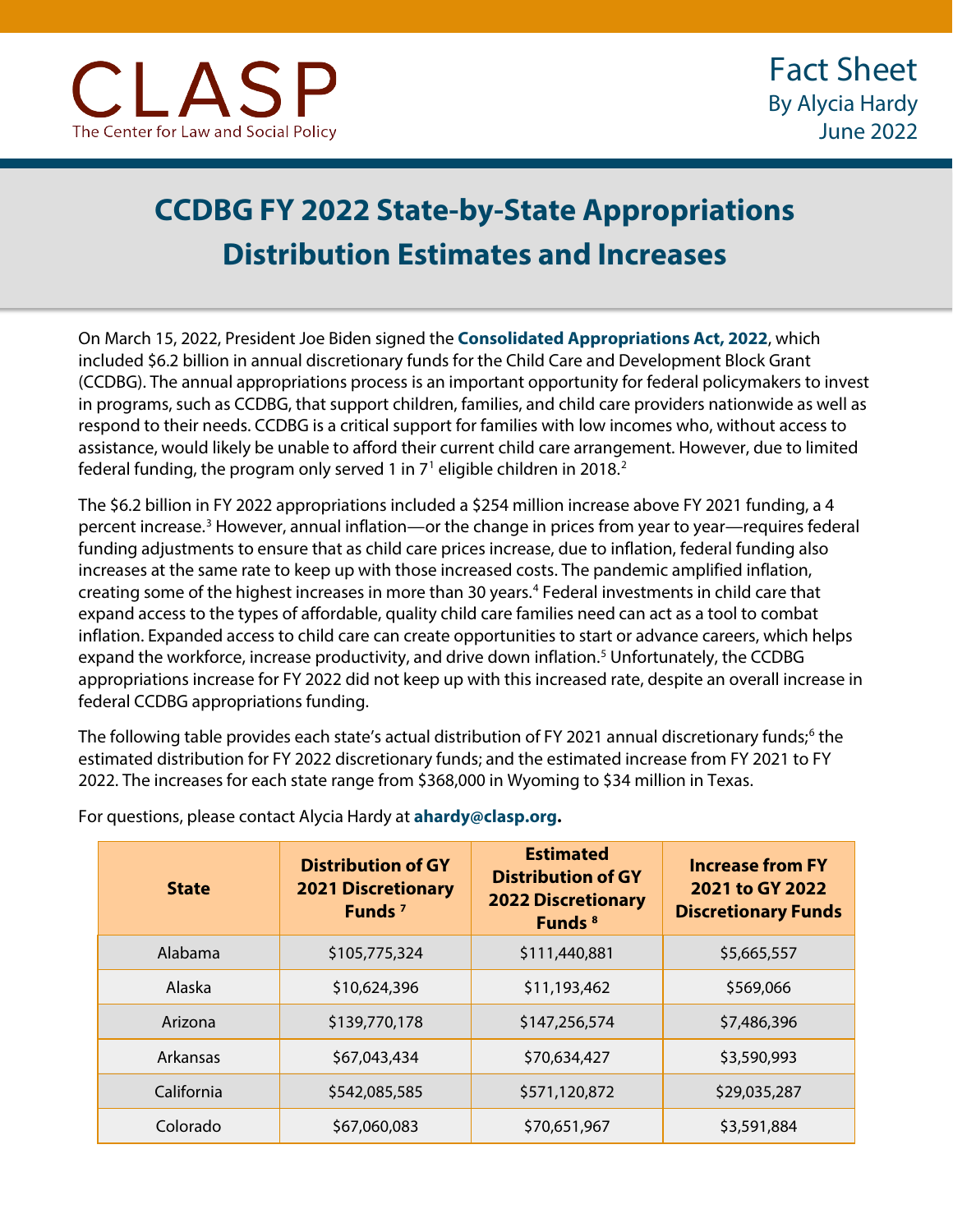| <b>State</b>         | <b>Distribution of GY</b><br><b>2021 Discretionary</b><br>Funds <sup>7</sup> | <b>Estimated</b><br><b>Distribution of GY</b><br><b>2022 Discretionary</b><br>Funds <sup>8</sup> | <b>Increase from FY</b><br>2021 to GY 2022<br><b>Discretionary Funds</b> |
|----------------------|------------------------------------------------------------------------------|--------------------------------------------------------------------------------------------------|--------------------------------------------------------------------------|
| Connecticut          | \$39,810,895                                                                 | \$41,943,253                                                                                     | \$2,132,358                                                              |
| Delaware             | \$15,643,379                                                                 | \$16,481,273                                                                                     | \$837,894                                                                |
| District of Columbia | \$9,336,960                                                                  | \$9,837,068                                                                                      | \$500,108                                                                |
| Florida              | \$356,937,029                                                                | \$376,055,355                                                                                    | \$19,118,326                                                             |
| Georgia              | \$226,914,017                                                                | \$239,068,027                                                                                    | \$12,154,010                                                             |
| Hawaii               | \$18,722,408                                                                 | \$19,725,221                                                                                     | \$1,002,813                                                              |
| Idaho                | \$32,471,392                                                                 | \$34,210,631                                                                                     | \$1,739,239                                                              |
| Illinois             | \$186,604,713                                                                | \$196,599,669                                                                                    | \$9,994,956                                                              |
| Indiana              | \$126,596,889                                                                | \$133,377,695                                                                                    | \$6,780,806                                                              |
| lowa                 | \$53,326,045                                                                 | \$56,182,304                                                                                     | \$2,856,259                                                              |
| Kansas               | \$50,126,397                                                                 | \$52,811,276                                                                                     | \$2,684,879                                                              |
| Kentucky             | \$110,158,549                                                                | \$116,058,881                                                                                    | \$5,900,332                                                              |
| Louisiana            | \$111,483,487                                                                | \$117,454,786                                                                                    | \$5,971,299                                                              |
| Maine                | \$17,148,747                                                                 | \$18,067,271                                                                                     | \$918,524                                                                |
| Maryland             | \$72,431,386                                                                 | \$76,310,969                                                                                     | \$3,879,583                                                              |
| Massachusetts        | \$73,674,156                                                                 | \$77,620,305                                                                                     | \$3,946,149                                                              |
| Michigan             | \$164,209,586                                                                | \$173,005,010                                                                                    | \$8,795,424                                                              |
| Minnesota            | \$75,975,097                                                                 | \$80,044,489                                                                                     | \$4,069,392                                                              |
| Mississippi          | \$74,868,624                                                                 | \$78,878,751                                                                                     | \$4,010,127                                                              |
| Missouri             | \$104,083,429                                                                | \$109,658,365                                                                                    | \$5,574,936                                                              |
| Montana              | \$15,953,404                                                                 | \$16,807,903                                                                                     | \$854,499                                                                |
| Nebraska             | \$33,533,611                                                                 | \$35,329,744                                                                                     | \$1,796,133                                                              |
| Nevada               | \$52,124,864                                                                 | \$54,916,785                                                                                     | \$2,791,921                                                              |
| New Hampshire        | \$11,168,333                                                                 | \$11,766,533                                                                                     | \$598,200                                                                |
| New Jersey           | \$100,195,065                                                                | \$105,561,731                                                                                    | \$5,366,666                                                              |
| <b>New Mexico</b>    | \$46,184,538                                                                 | \$48,658,283                                                                                     | \$2,473,745                                                              |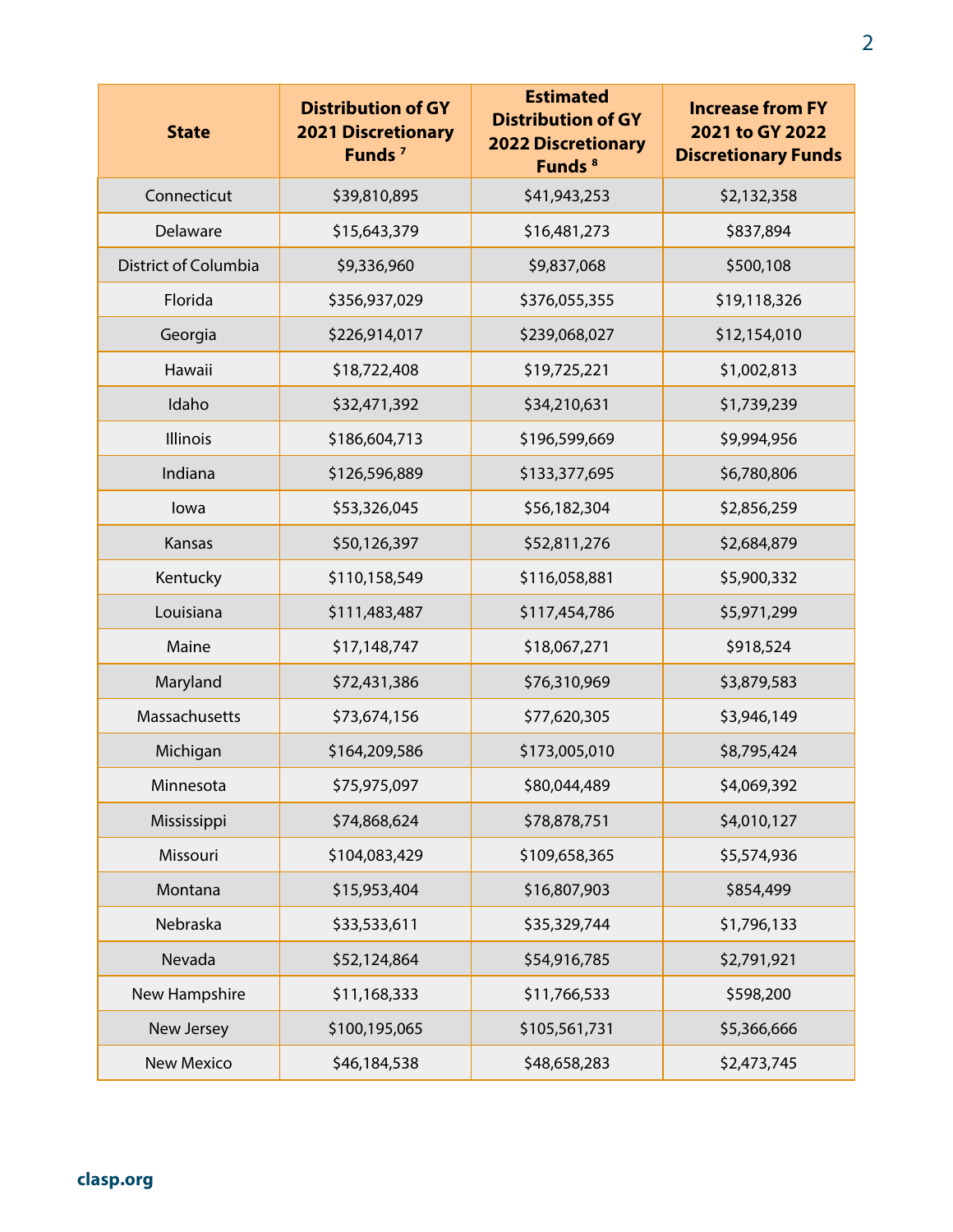| <b>State</b>          | <b>Distribution of GY</b><br><b>2021 Discretionary</b><br>Funds <sup>7</sup> | <b>Estimated</b><br><b>Distribution of GY</b><br><b>2022 Discretionary</b><br>Funds <sup>8</sup> | <b>Increase from FY</b><br>2021 to GY 2022<br><b>Discretionary Funds</b> |
|-----------------------|------------------------------------------------------------------------------|--------------------------------------------------------------------------------------------------|--------------------------------------------------------------------------|
| <b>New York</b>       | \$263,524,388                                                                | \$277,639,329                                                                                    | \$14,114,941                                                             |
| <b>North Carolina</b> | \$188,829,869                                                                | \$198,944,009                                                                                    | \$10,114,140                                                             |
| <b>North Dakota</b>   | \$10,932,633                                                                 | \$11,518,209                                                                                     | \$585,576                                                                |
| Ohio                  | \$187,436,478                                                                | \$197,475,985                                                                                    | \$10,039,507                                                             |
| Oklahoma              | \$85,041,253                                                                 | \$89,596,248                                                                                     | \$4,554,995                                                              |
| Oregon                | \$58,331,163                                                                 | \$61,455,507                                                                                     | \$3,124,344                                                              |
| Pennsylvania          | \$170,807,685                                                                | \$179,956,517                                                                                    | \$9,148,832                                                              |
| <b>Puerto Rico</b>    | \$44,238,109                                                                 | \$46,607,599                                                                                     | \$2,369,490                                                              |
| Rhode Island          | \$13,416,731                                                                 | \$14,135,360                                                                                     | \$718,629                                                                |
| South Carolina        | \$102,312,198                                                                | \$107,792,263                                                                                    | \$5,480,065                                                              |
| South Dakota          | \$14,504,242                                                                 | \$15,281,121                                                                                     | \$776,879                                                                |
| Tennessee             | \$129,929,828                                                                | \$136,889,153                                                                                    | \$6,959,325                                                              |
| Texas                 | \$638,449,971                                                                | \$672,646,745                                                                                    | \$34,196,774                                                             |
| Utah                  | \$61,256,057                                                                 | \$64,537,065                                                                                     | \$3,281,008                                                              |
| Vermont               | \$6,874,023                                                                  | \$7,242,211                                                                                      | \$368,188                                                                |
| Virginia              | \$114,503,619                                                                | \$120,636,683                                                                                    | \$6,133,064                                                              |
| Washington            | \$91,297,829                                                                 | \$96,187,940                                                                                     | \$4,890,111                                                              |
| <b>West Virginia</b>  | \$37,583,748                                                                 | \$39,596,816                                                                                     | \$2,013,068                                                              |
| Wisconsin             | \$83,663,223                                                                 | \$88,144,408                                                                                     | \$4,481,185                                                              |
| Wyoming               | \$6,867,453                                                                  | \$7,235,289                                                                                      | \$367,836                                                                |
| <b>United States</b>  | \$5,911,000000°                                                              | \$6,165,330,00010                                                                                | \$254,000,00011                                                          |

## <span id="page-2-0"></span>**Endnotes**

<sup>1</sup> Nina Chien, *Factsheet: Estimates of Child Care Eligibility & Receipt for Fiscal Year 2018*, Office of the Assistant Secretary for Planning and Evaluation, U.S. Department of Health and Human Services, **[https://aspe.hhs.gov/sites/default/files/2021-](https://aspe.hhs.gov/sites/default/files/2021-08/cy-2018-child-care-subsidy-eligibility.pdf) 08/cy-2018-child-care-subsidy-eligibility.pdf**.<br><sup>2</sup> The most recently available data for this statistic is from the FY 2018 analysis from the Office of the Assistance Secretary

<span id="page-2-1"></span>

## **clasp.org**